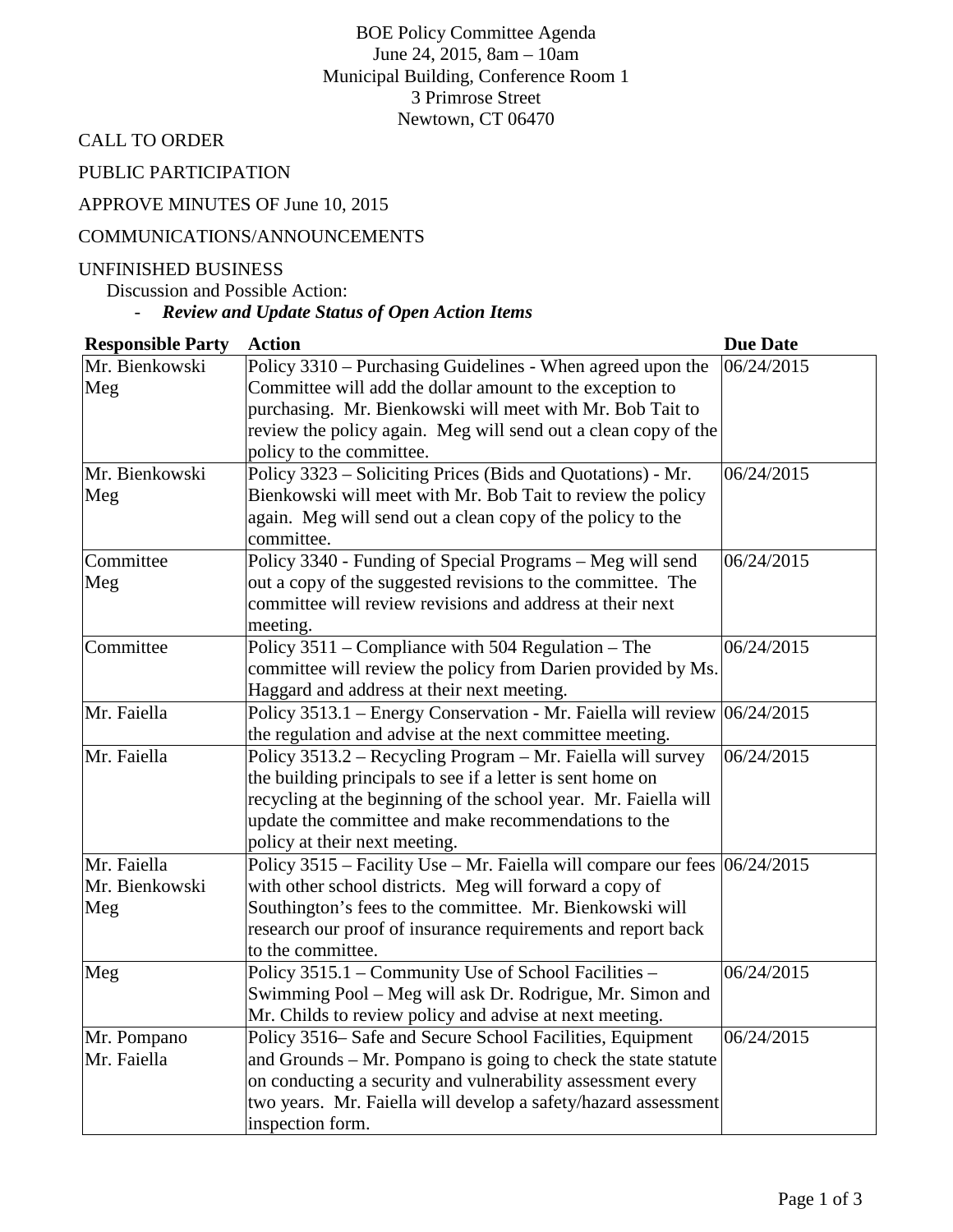#### BOE Policy Committee Agenda June 24, 2015, 8am – 10am Municipal Building, Conference Room 1 3 Primrose Street Newtown, CT 06470

|               | $110W0W11. 100T1V$                                                            |            |
|---------------|-------------------------------------------------------------------------------|------------|
| Ms. Blanchard | Policy 3516.4 – Sex Offender Notification – Ms. Blanchard                     | 06/24/2015 |
| Dr. Erardi    | will forward information on when we provide safety                            |            |
| Mr. Pompano   | information to students on how to protect themselves from                     |            |
|               | abuse, abduction or exploitation. Dr. Erardi and Mr. Pompano                  |            |
|               | will review the regulation and make recommendations.                          |            |
| Mr. Faiella   | Policy 3516.11 - Hazardous Materials Communication - Mr.                      | 06/24/2015 |
|               | Faiella will review policy and make recommendations at the                    |            |
|               | next policy meeting                                                           |            |
| Meg           | Policy $3516.33 - Do$ Not Resuscitate Order – Meg will ask Dr. $[06/24/2015]$ |            |
|               | Machado to review policy and advise.                                          |            |
| Dr. Erardi    | Policy 5132 - Student Dress and Grooming – Dr. Erardi will                    | 06/24/2015 |
|               | survey the principals and students and get back to the                        |            |
|               | committee with a recommendation.                                              |            |

### NEW BUSINESS

Discussion and Possible Action:

# − *Series 3000 (Business/Non-Instructional Operations):*

| Policy # | <b>Policy Title</b>                                    | <b>Responsible Party</b> |
|----------|--------------------------------------------------------|--------------------------|
| 3400     | <b>Accounts</b>                                        | Mr. Freedman             |
| 3410     | <b>System of Accounts</b>                              | Mr. Freedman             |
| 3420     | <b>Classification of Expenditures</b>                  | Mr. Freedman             |
| 3430     | <b>Periodic Financial Reports</b>                      | Mr. Freedman             |
| 3431     | Treasurer's Report                                     | Mr. Freedman             |
| 3432     | <b>Budget and Expense Reports</b>                      | Mr. Freedman             |
| 3433     | <b>Annual Financial Reports</b>                        | Mr. Freedman             |
| 3434     | Periodic Audit                                         | Mr. Freedman             |
| 3435     | Fraud Prevention and Investigation                     | Mr. Freedman             |
| 3440     | Inventories                                            | Mr. Freedman             |
| 3450     | Monies in School Buildings                             | Mr. Freedman             |
| 3451     | Petty Cash Funds                                       | Mr. Freedman             |
| 3452     | <b>Revolving Funds</b>                                 | Mr. Freedman             |
| 3453     | <b>School Activity Fund</b>                            | Mr. Freedman             |
| 3453.1   | <b>Unexpended Class Funds</b>                          | Mr. Freedman             |
| 3454     | Gate Receipts and Admission                            | Mr. Freedman             |
| 3455     | <b>High School Concession Stand</b>                    | Mr. Freedman             |
| 3517     | Security of Buildings and Grounds                      | Dr. Erardi               |
| 3517.1   | Site & Building Access                                 | Dr. Erardi               |
| 3517.2   | Vandalism                                              | Dr. Erardi               |
| 3518     | Records and Reports                                    | Dr. Erardi               |
| 3520     | <b>Data Processing Services</b>                        | Dr. Erardi               |
| 3520.1   | <b>Information Security Breach and Notification</b>    | Dr. Erardi               |
| 3520.11  | <b>Electronic Information Security</b>                 | Dr. Erardi               |
| 3520.12  | Data-Based Information Management Systems              | Dr. Erardi               |
| 3520.13  | Student Data Protection & Privacy/Cloud-Based Services | Dr. Erardi               |
| 3521     | Responsibilities and Scope                             | Dr. Erardi               |
| 3522     | <b>Services Available</b>                              | Dr. Erardi               |
| 3523     | Facilities                                             | Dr. Erardi               |